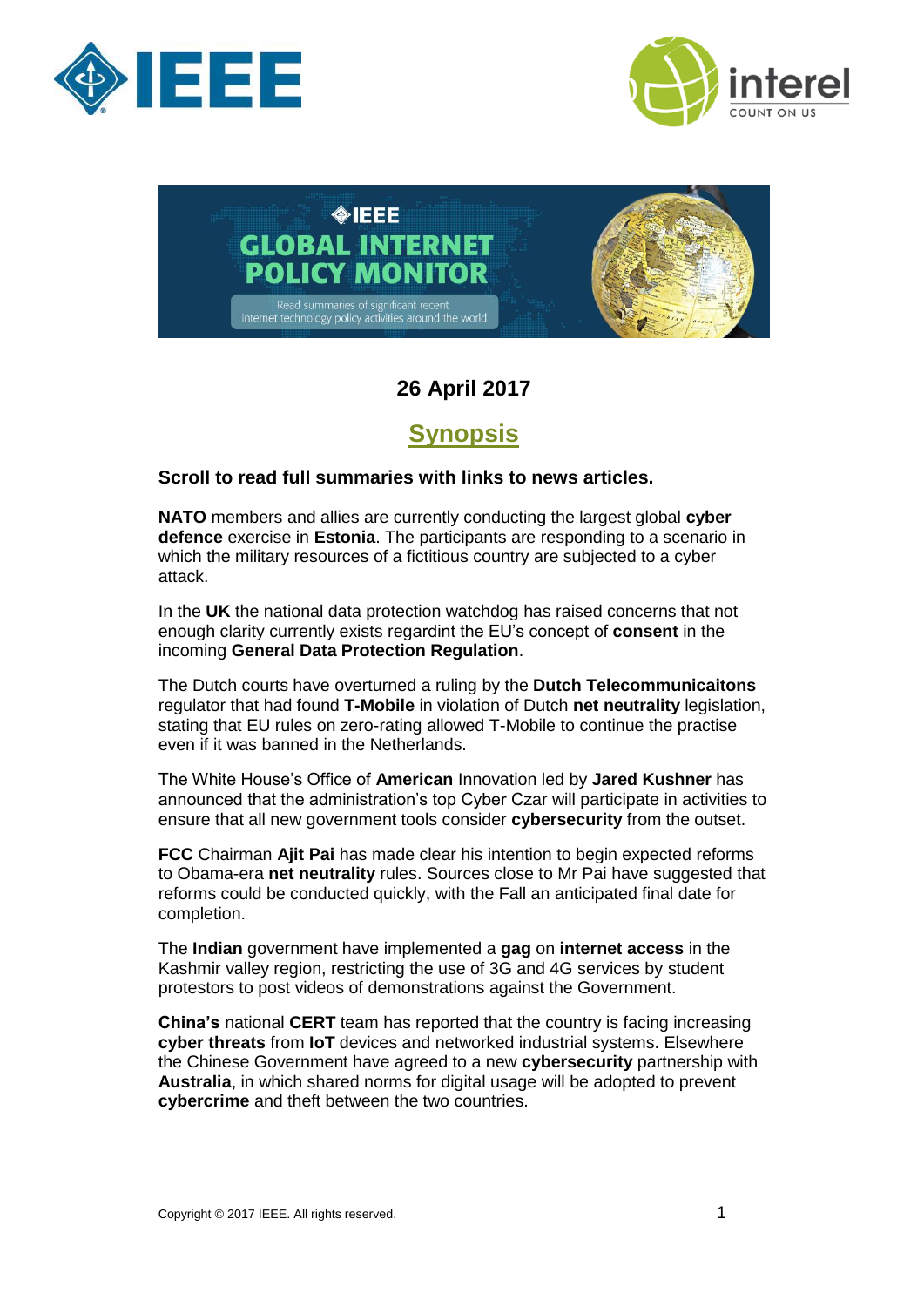



The Government of **Cameroon** has returned **internet access** to the Anglophone regions in the South and Northwest of the country. The **ban** had been imposed in response to anti-government protests, in which the Government alleged social media had been used to spread false information.

**ITU** has announced that **Argentina** has formally agreed to hold the **2017 World Telecommunication Development Conference**, set to be held in Buenos Aires in October.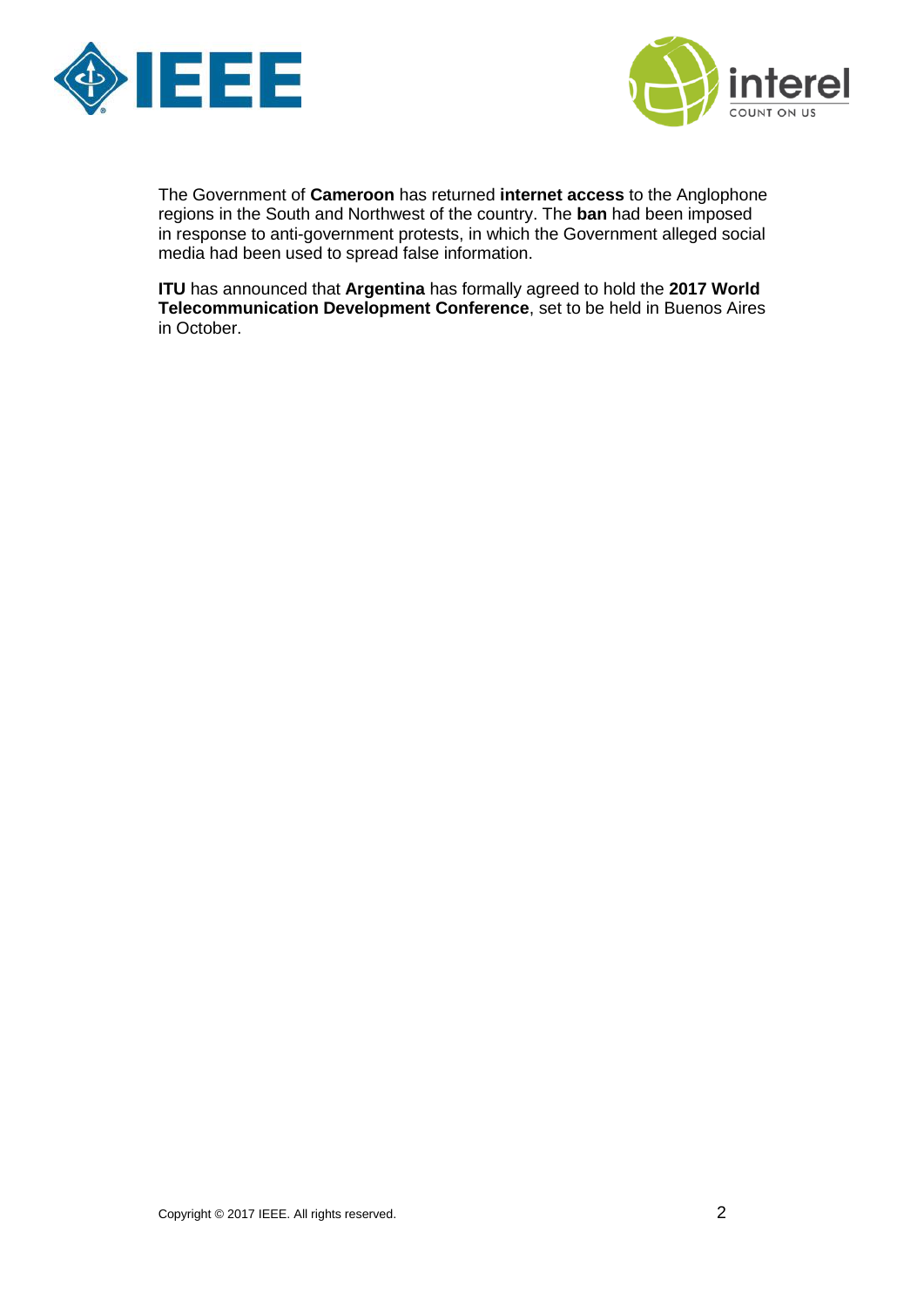



#### **IEEE Global Internet Policy Monitor**

#### 26 April 2017

#### **Table of Contents**

Disclaimer: Please note that this monitor is a summary of news sources and does not reflect the official views of IEEE.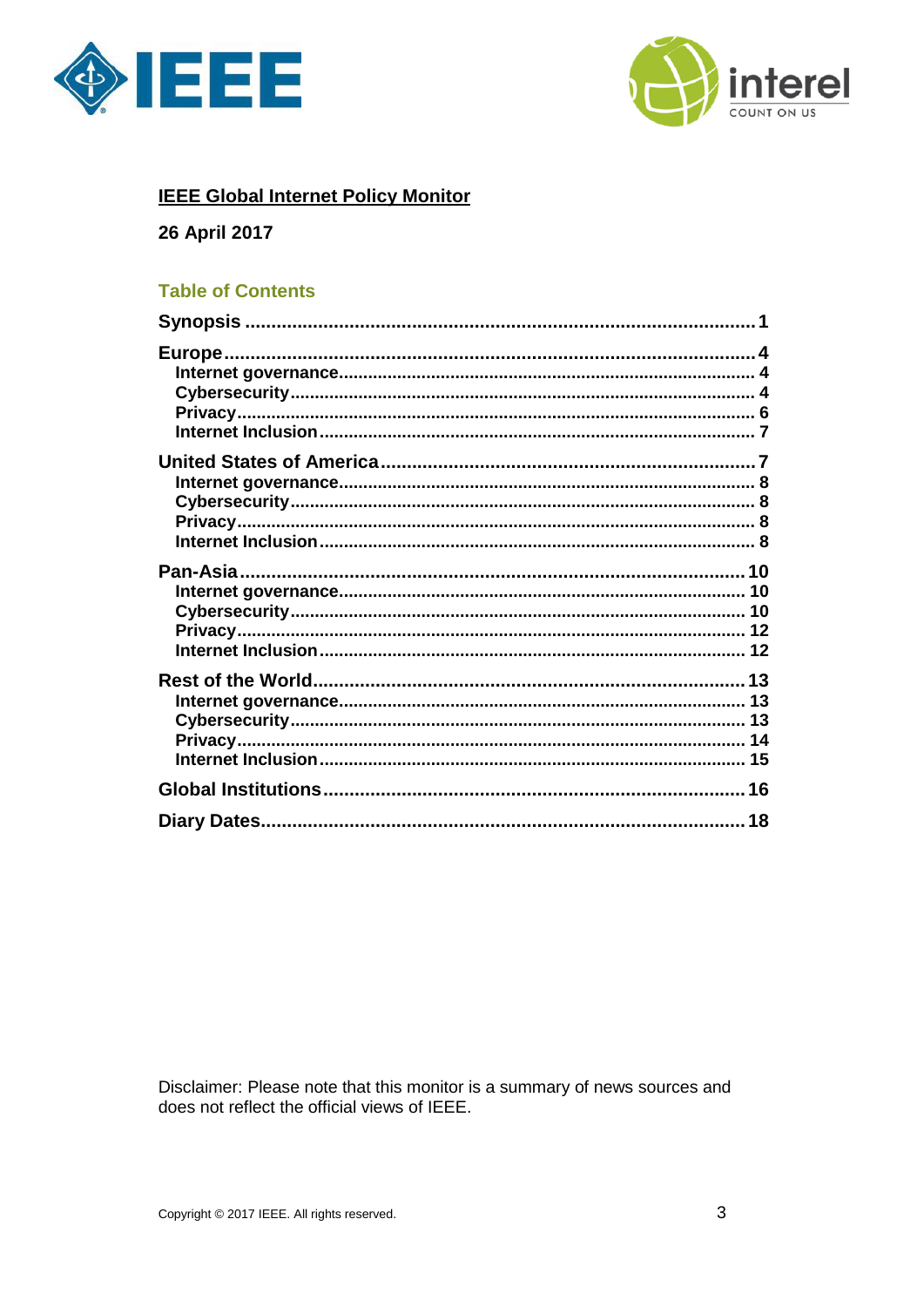



## **Europe**

### <span id="page-3-1"></span><span id="page-3-0"></span>**Internet governance**

*No new items of relevance*

## <span id="page-3-2"></span>**Cybersecurity**

**24.04.17**

#### **SC Magazine**

#### **[New cyber-security research centre launches at Cardiff University](https://www.scmagazineuk.com/new-cyber-security-research-centre-launches-at-cardiff-university/article/652350/)**

The first European centre of excellence for cybersecurity research has opened at Cardiff University. The centre will look at cutting edge techniques for the detection of cyber attacks, as well as the development of academic programmes to address the UK's cybersecurity skills gap.

*"As the first centre of its kind in Europe, the Centre of Excellence in Cyber-Security Analytics will be located at Cardiff University's School of Computer Science and Informatics.*

*"Cyber-security research is of critical importance in our digital society so it's extremely important that we find innovative, real-world solutions to help detect, and protect against, dangerous cyber-attacks," said Professor Colin Riordan, vice-chancellor at [Cardiff University.](http://www.cardiff.ac.uk/)"*

#### **24.04.17**

#### **The Hill**

#### **[EU member of parliament: Nationalism at odds with international](http://thehill.com/policy/cybersecurity/330221-eu-member-of-parliament-nationalism-at-odds-with-international)  [cybersecurity](http://thehill.com/policy/cybersecurity/330221-eu-member-of-parliament-nationalism-at-odds-with-international)**

Dutch MEP Marietje Schaake has criticised protectionist measures to close borders, stating that it could have a significant impact on the security of digital borders and wider cyberspace. Ms Schaake also argued that such actions did not support the ideal of free internet.

*"A member of the European Union's Parliament described the rising tide of nationalism in the United States and Europe as antithetical to cybersecurity and the free internet at a conference featuring a number of world cybersecurity policy leaders Monday at Georgetown University.*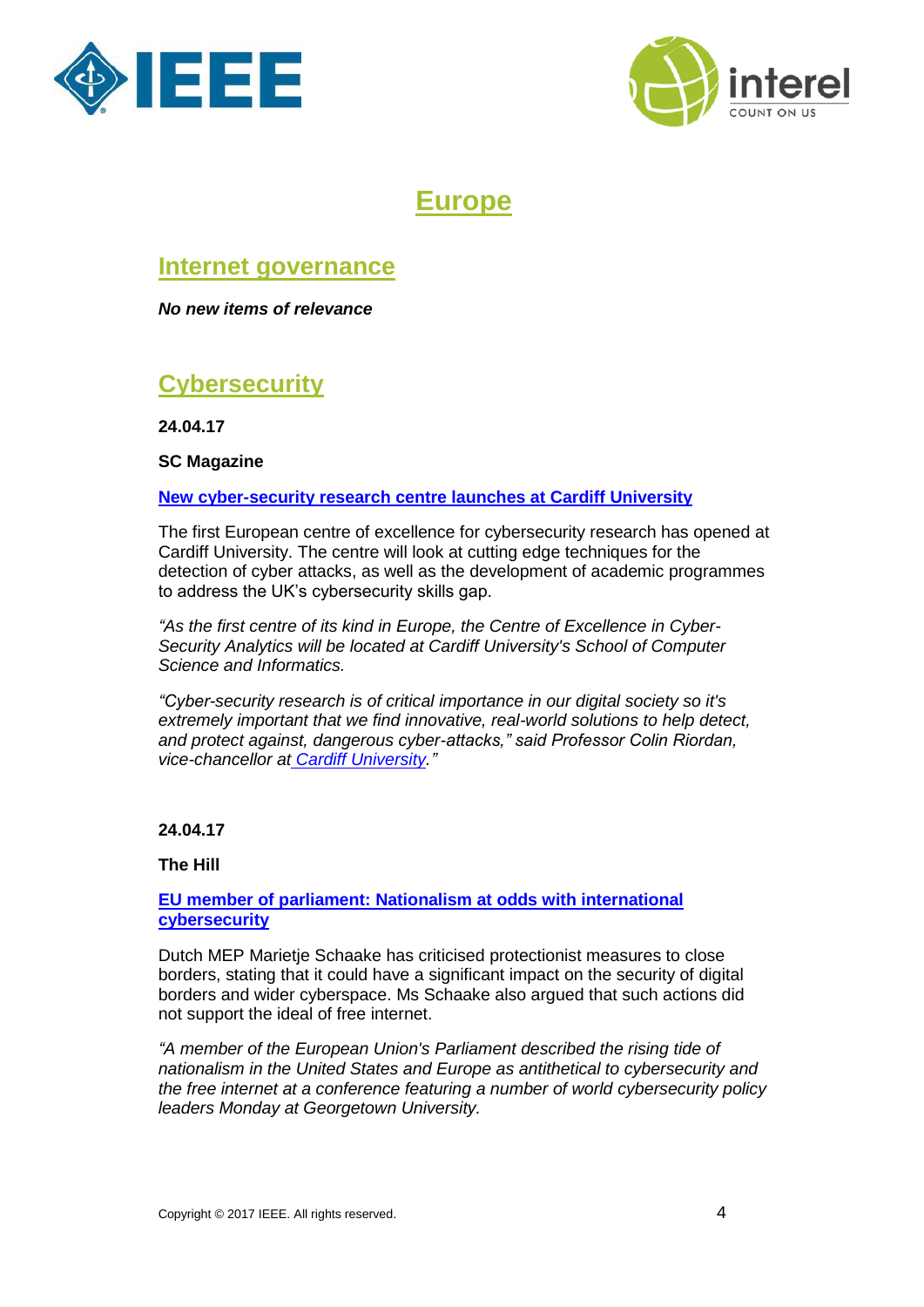



*MEP Marietje Schaake (Netherlands) said that closing borders to try to regain control over diminishing power could have dire consequence on the online landscape."*

**25.04.17**

**The Hill**

**[DNC hackers targeted French presidential candidate Macron: researchers](http://thehill.com/policy/cybersecurity/330357-dnc-hackers-targeted-french-presidential-candidate-macron-researchers)**

Trend Micro has reported that the same hackers that targeted the Democratic party during the US Presidential election have targeted Emmanuel Macron, France's leading candidate in this year's Presidential election.

*"The hackers behind the Democratic National Committee (DNC) email breach appear to have made similar attacks against Emmanuel Macron, a French candidate for president, as well as groups associated with German political parties, according to a new report.*

*The security firm Trend Micro reports that the hacking groups known as Fancy Bear, APT 28 and Pawn Storm attacked the French and German targets using similar phishing schemes to the one that caught the DNC. U.S. intelligence, as well as the bulk of experts, believe Fancy Bear is a Russian espionage operation."*

#### **25.04.17**

**Yahoo**

**[Cyber spies target German party think-tanks ahead of election](https://uk.finance.yahoo.com/news/cyber-spies-target-german-party-133523178.html)**

Trend Micro have also reported that two German think tanks connected to the CDU and SPD parties have been targeted in the same cyber attacks that have affected the French Presidential candidate Emmanuel Macron and are believed to have originated from the same group that target the Democratic Party in the 2016 US Presidential Election.

*"Two foundations tied to Germany's ruling coalition parties were attacked by the same cyber spy group that targeted the campaign of French presidential favourite Emmanuel Macron, a leading cyber security expert said on Tuesday.*

*The group, dubbed "Pawn Storm" by security firm Trend Micro, used email phishing tricks and attempted to install malware at think tanks tied to Chancellor Angela Merkel's Christian Democratic Union (CDU) party and coalition partner, the Social Democratic Party (SPD), Feike Hacquebord said."*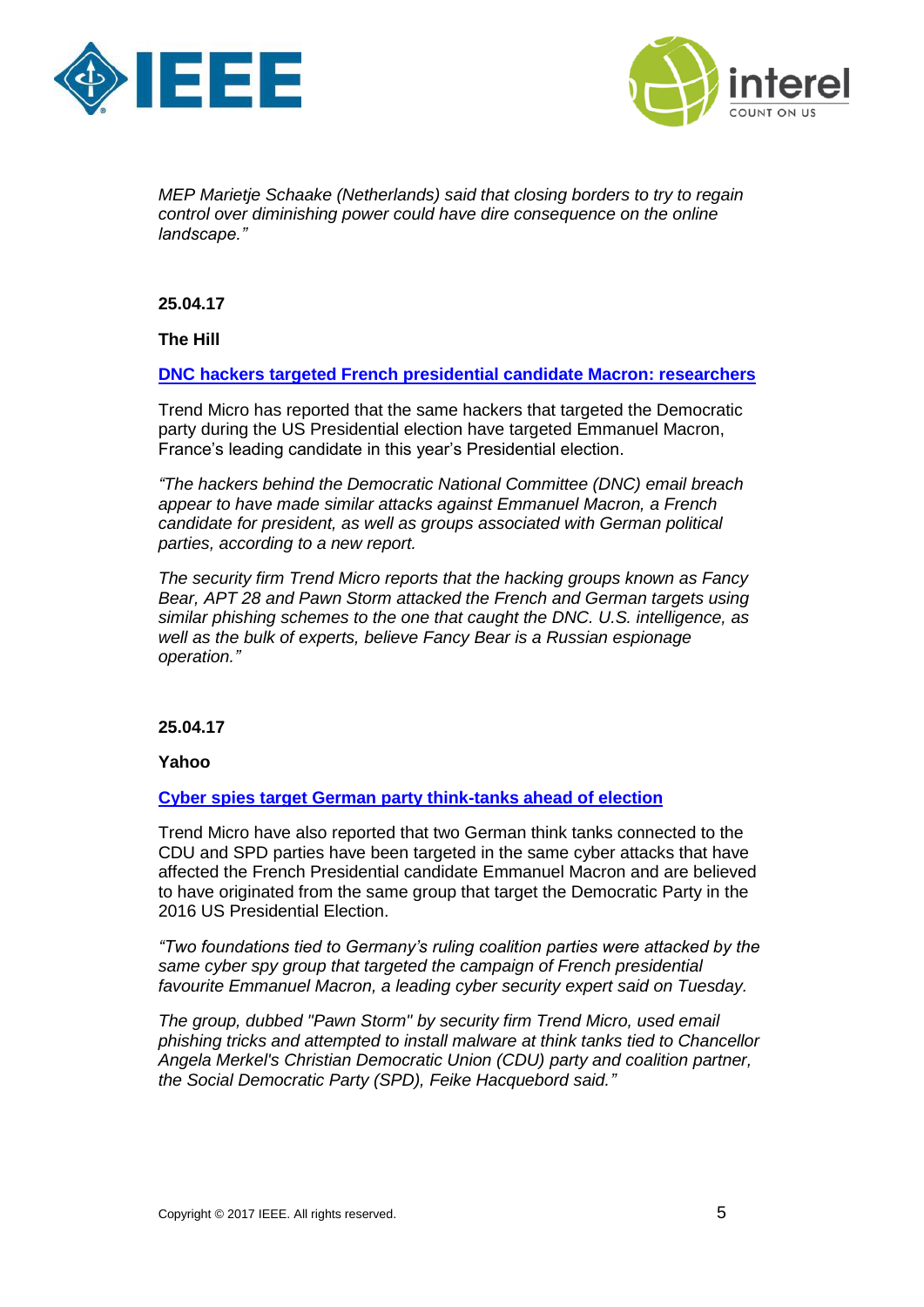



**NATO**

#### **[World's largest cyber defence exercise takes place in Estonia](http://www.nato.int/cps/en/natohq/news_143301.htm?selectedLocale=en)**

NATO members and allies are currently conducting the largest global cyber defence exercise in Estonia. The participants are responding to a scenario in which the miliarty resources of a fictitious country are subjected to a cyber attack.

*"Locked Shields 2017, the largest and most advanced cyber defence exercise in the world, is taking place this week. It is organized by the NATO Cooperative Cyber Defence Centre of Excellence in Tallinn, Estonia.*

*The exercise involves around 800 participants from 25 nations. Participants include security experts who protect national IT systems, policy officers and legal advisors from NATO Allies and Partners. According to the exercise scenario, experts will have to defend the services and networks of a military air base of a fictitious country, against cyber-attacks targeting the base's electric power grid system, drones, military command and control systems and other infrastructure. More than 2500 cyber-attacks will be simulated. While IT experts will train to defend computer networks and handle legal and forensic challenges, policy officers will exercise their decision-making procedures."*

## <span id="page-5-0"></span>**Privacy**

**20.04.17** 

#### **SC Magazine**

**[Information Commissioner notes confusion over 'Consent' in GDPR](https://www.scmagazine.com/information-commissioner-notes-confusion-over-consent-in-gdpr/article/651755/)**

The national data protection watchdog in the UK has raised concerns that not enough clarity currently exists regardint the EU's concept of consent in the incoming General Data Protection Regulation.

*"The UK's data protection watchdog has noted a great deal of confusion around the concept of 'Consent' drawn out in landmark European regulation set to hit Britain's shores next year.*

*Issues around consent are increasingly troubling the minds of data protection professionals according to a new blogpost from the Information Commissioner's Office (ICO)."*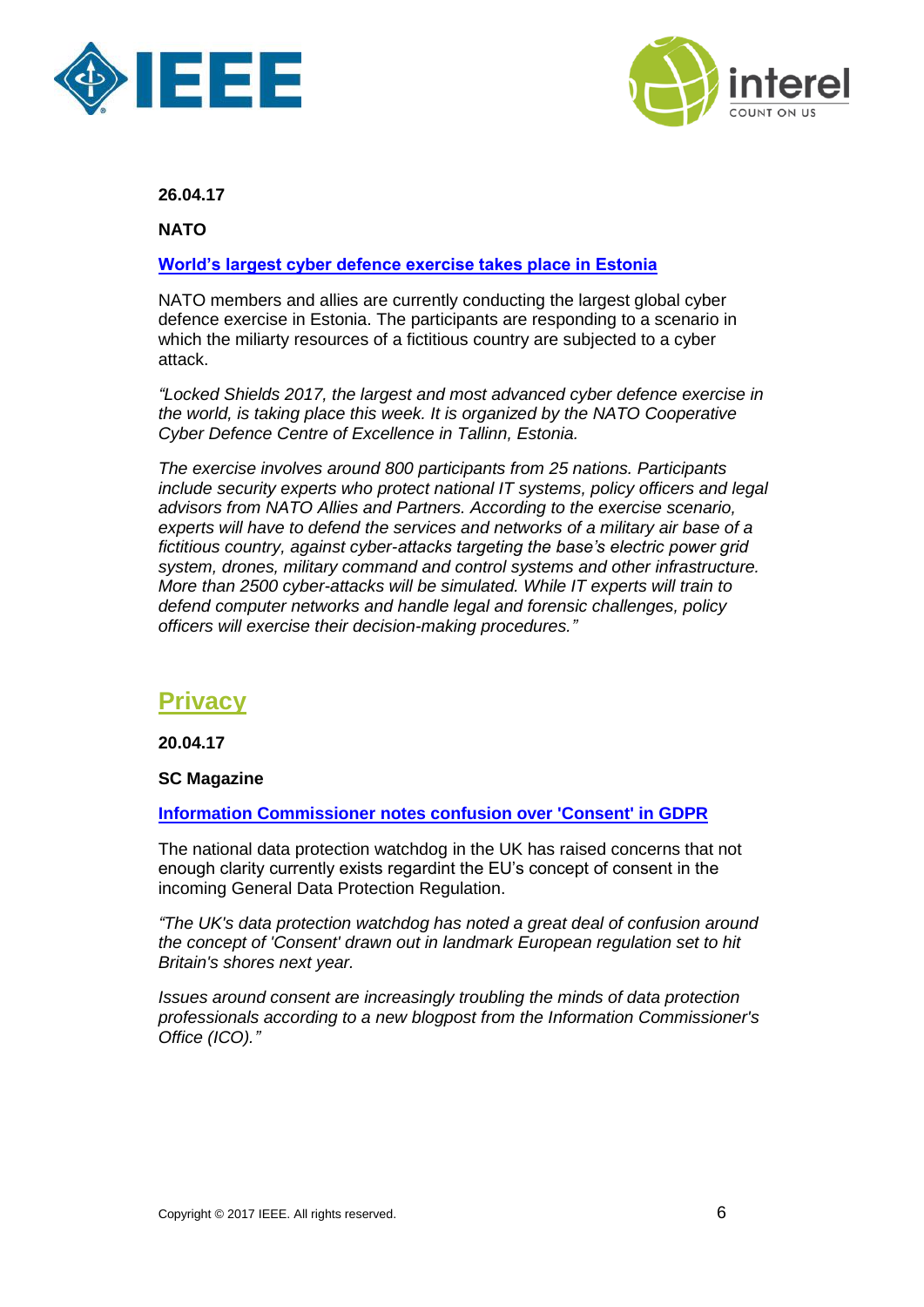



## <span id="page-6-0"></span>**Internet Inclusion**

**21.04.17**

**GTB**

#### **[T-Mobile Netherlands wins "breakthrough" net neutrality ruling](https://www.globaltelecomsbusiness.com/article/b12nmkzhjxvs4s/tmobile-netherlands-wins-quotbreakthroughquot-net-neutrality-ruling)**

The Dutch courts have overturned a ruling by the Dutch Telecommunicaitons regulator that had found T-Mobile in violation of Dutch net neutrality legislation, stating that EU rules on zero-rating allowed T-Mobile to continue the practise even if it was banned in the Netherlands.

*"Deutsche Telekom's Dutch operation has been given permission to continue a free music package, after it won a net neutrality dispute in a court in Rotterdam.*

*The Dutch Authority for Consumer and Market had ordered T-Mobile Netherlands to suspend its Datavrije Muziek service in December, claiming it was in breach of Dutch net neutrality laws because it was detrimental to competition with internet services."*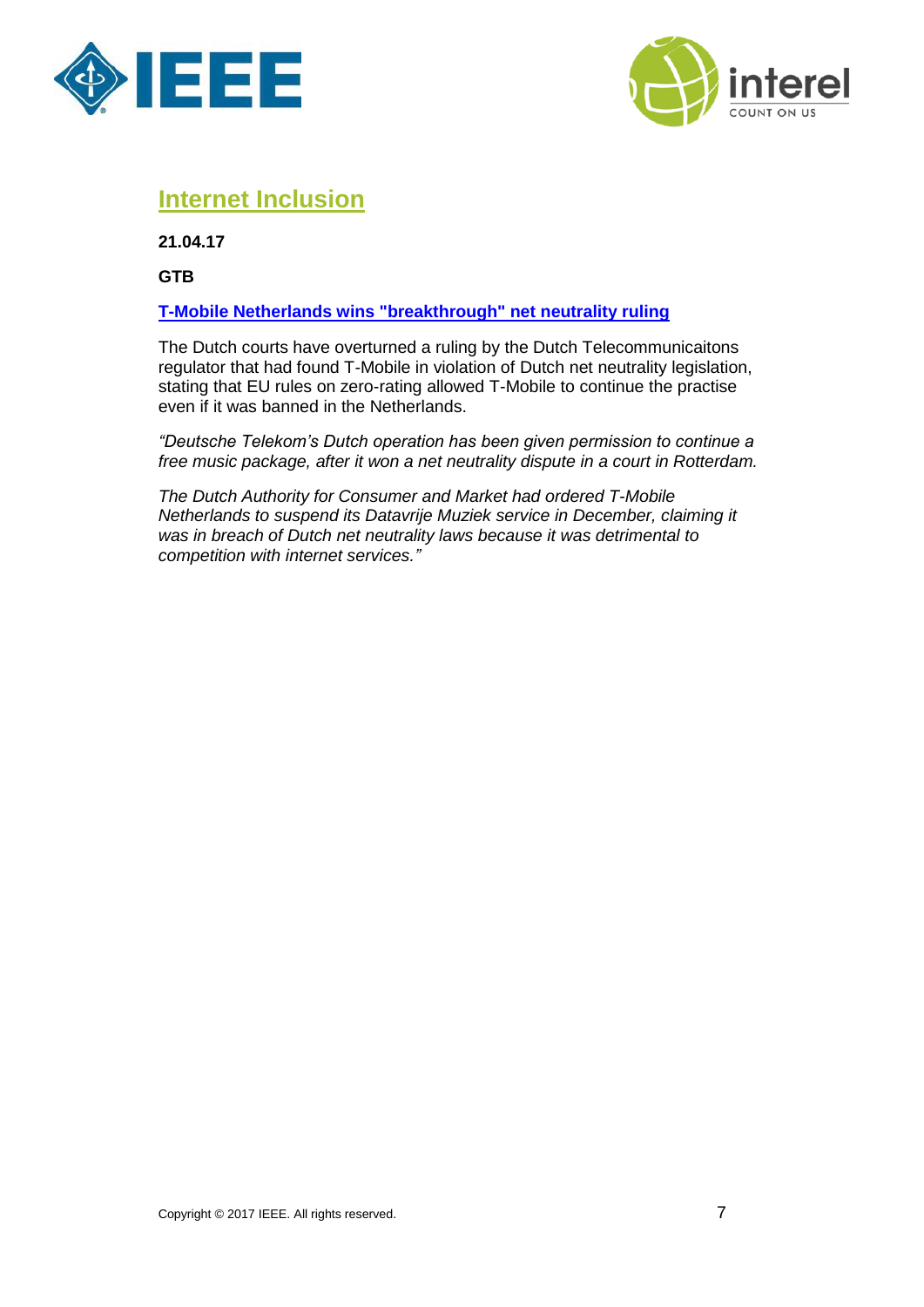



# **United States of America**

## <span id="page-7-0"></span>**Internet governance**

*No new items of relevance*

## <span id="page-7-1"></span>**Cybersecurity**

**24.04.17**

**Next Gov**

#### <span id="page-7-2"></span>**[White House Cyber Czar to play role in Kushner Innovation Office](http://www.nextgov.com/cybersecurity/2017/04/white-house-cyber-czar-play-role-kushner-innovation-office/137262/?oref=ng-technology-news-all)**

The White House's Office of American Innovation led by Jared Kushner has announced that the administration's top Cyber Czar will participate in activities to ensure that all new government tools consider cybersecurity from the outset.

*"President Donald Trump's top cybersecurity advisor will be pitching in on a government modernization program led by the president's son-in-law Jared Kushner to ensure security is built into any new government tools from the beginning, he said Monday.*

*Kushner's Office of American Innovation has numerous tasks including combating opioid addiction and improving services to veterans but the president put a premium on the office's government modernization role in early comments."*

### **Privacy**

*No new items of relevance*

## <span id="page-7-3"></span>**Internet Inclusion**

**24.04.17**

**Politico**

**[FCC chief to launch net neutrality rewrite this week, sources say](http://www.politico.com/story/2017/04/24/net-neutrality-fcc-237543)**

FCC Chairman Ajit Pai has made clear his intention to begin expected reforms to Obama-era net neutrality rules. Sources close to Mr Pai have suggested that reforms could be conducted quickly, with the Fall an anticipated final date for completion.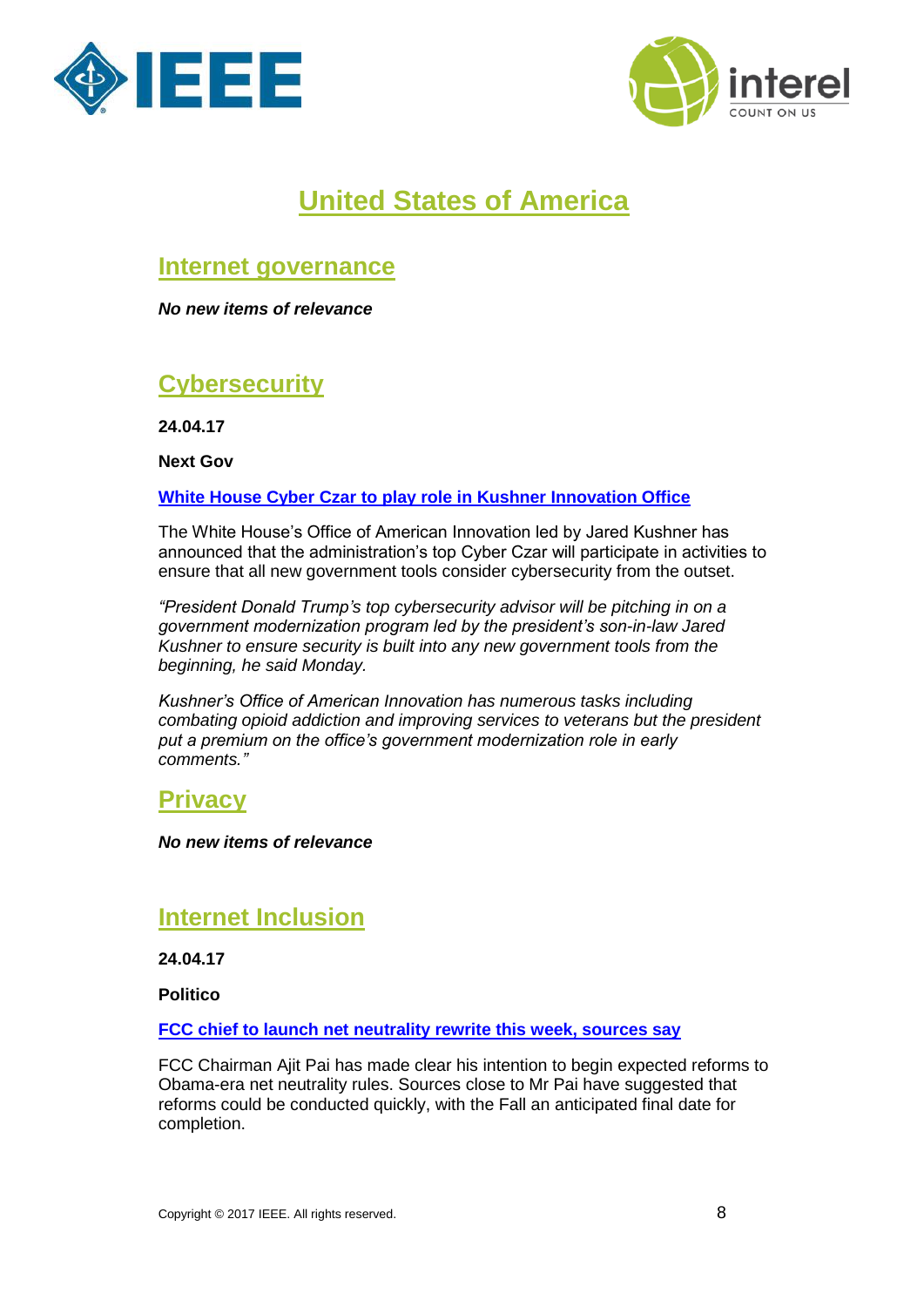



*"FCC Chairman Ajit Pai intends to launch his reworking of the Obama-era net neutrality rules, according to sources familiar with the plan, setting up a showdown on an issue that has long pitted tech companies against internet providers.*

*In a [speech in Washington on Wednesday,](https://www.politicopro.com/tech/whiteboard/2017/04/fccs-pai-to-talk-internet-regulation-this-week-086657) Pai plans to discuss his vision for net neutrality — keeping open internet principles but getting rid of the utility-style regulatory framework approved by the agency's previous Democratic majority. And he could circulate a notice of proposed rulemaking on the plan to his fellow commissioners on Thursday, sources said. That would set up a vote on the issue at the FCC's May 18 meeting. One industry source said the chairman's goal is to finish the proceeding by this fall."*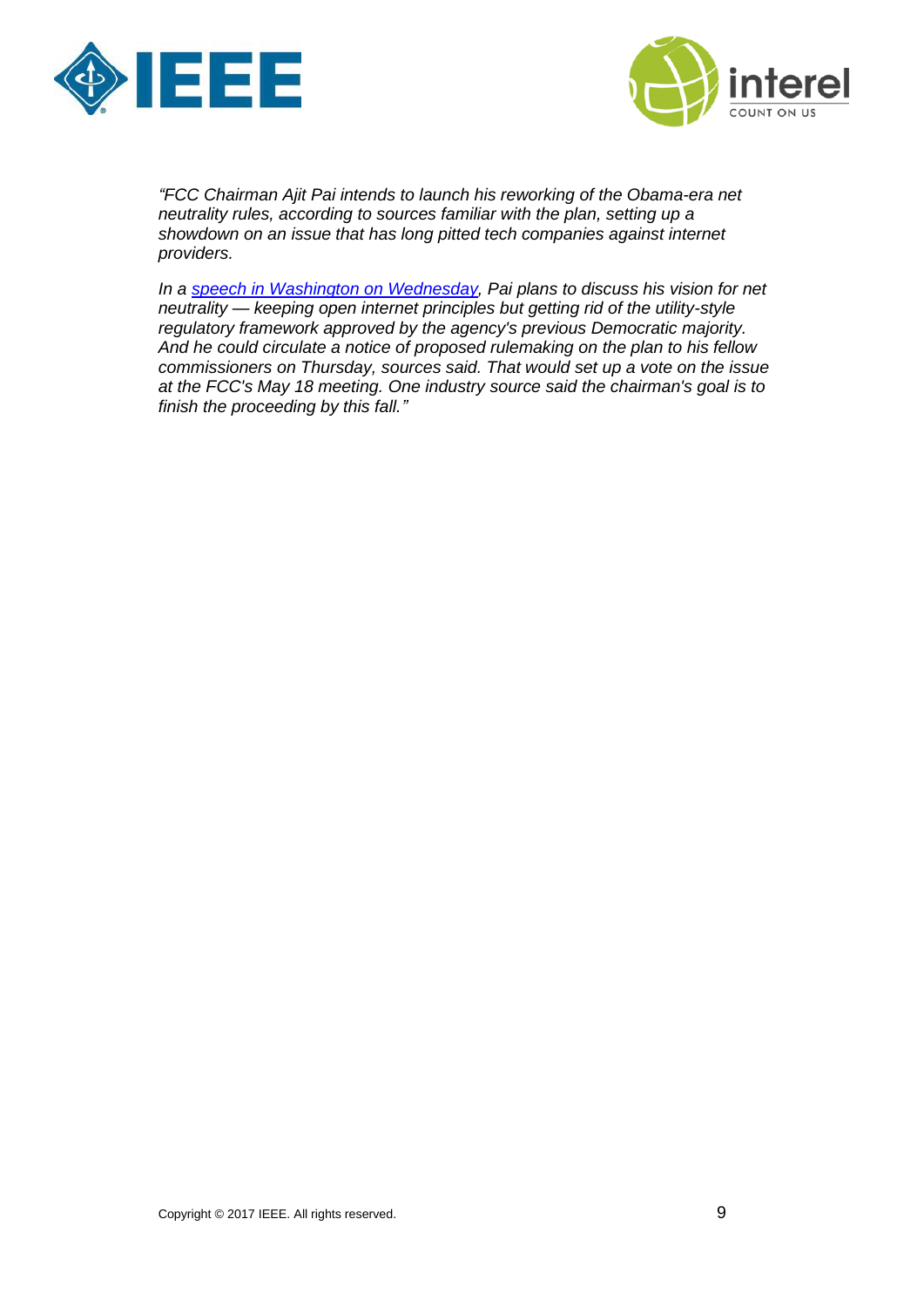



# **Pan-Asia**

## <span id="page-9-1"></span><span id="page-9-0"></span>**Internet governance**

**23.04.17**

**The Tribune (India)**

#### **[Internet gag continues for sixth day](http://www.tribuneindia.com/news/jammu-kashmir/governance/internet-gag-continues-for-sixth-day/396023.html)**

The Indian government have implemented a gag on internet access in the Kashmir valley region, restricting the use of 3G and 4G services by student protestors to post videos of demonstrations against the Government.

*"An Internet gag, ordered at the beginning of this week, has now entered its sixth day in the Kashmir valley as the authorities remain tight-lipped about restoring the communication services in the region.*

*The high-speed 3G and 4G Internet services have remained affected by the gag, which was ordered in the region in the aftermath of protests by students."*

## <span id="page-9-2"></span>**Cybersecurity**

**21.04.17**

#### **Ars Technica**

#### **[Researchers claim China trying to hack South Korea missile defense](https://arstechnica.com/security/2017/04/researchers-claim-china-trying-to-hack-south-korea-missile-defense-efforts/)  [efforts](https://arstechnica.com/security/2017/04/researchers-claim-china-trying-to-hack-south-korea-missile-defense-efforts/)**

The information security firm FireEye have reported an increase in cyber attacks from China directed at South Korea since February when the country announced it would introduce the US THAAD system to protect the country from potential attacks from North Korea.

*"Chinese government officials have been very vocal in their opposition to the deployment of the Terminal High-Altitude Air Defense (THAAD) system in South Korea, raising concerns that the anti-ballistic missile system's sensitive radar sensors could be used for espionage. And according to researchers at the information security firm FireEye, Chinese hackers have transformed objection to action by targeting South Korean military, government, and defense industry networks with an increasing number of cyberattacks. Those attacks included a denial of service attack against the website of South Korea's Ministry of Foreign Affairs, which the South Korean government says originated from China."*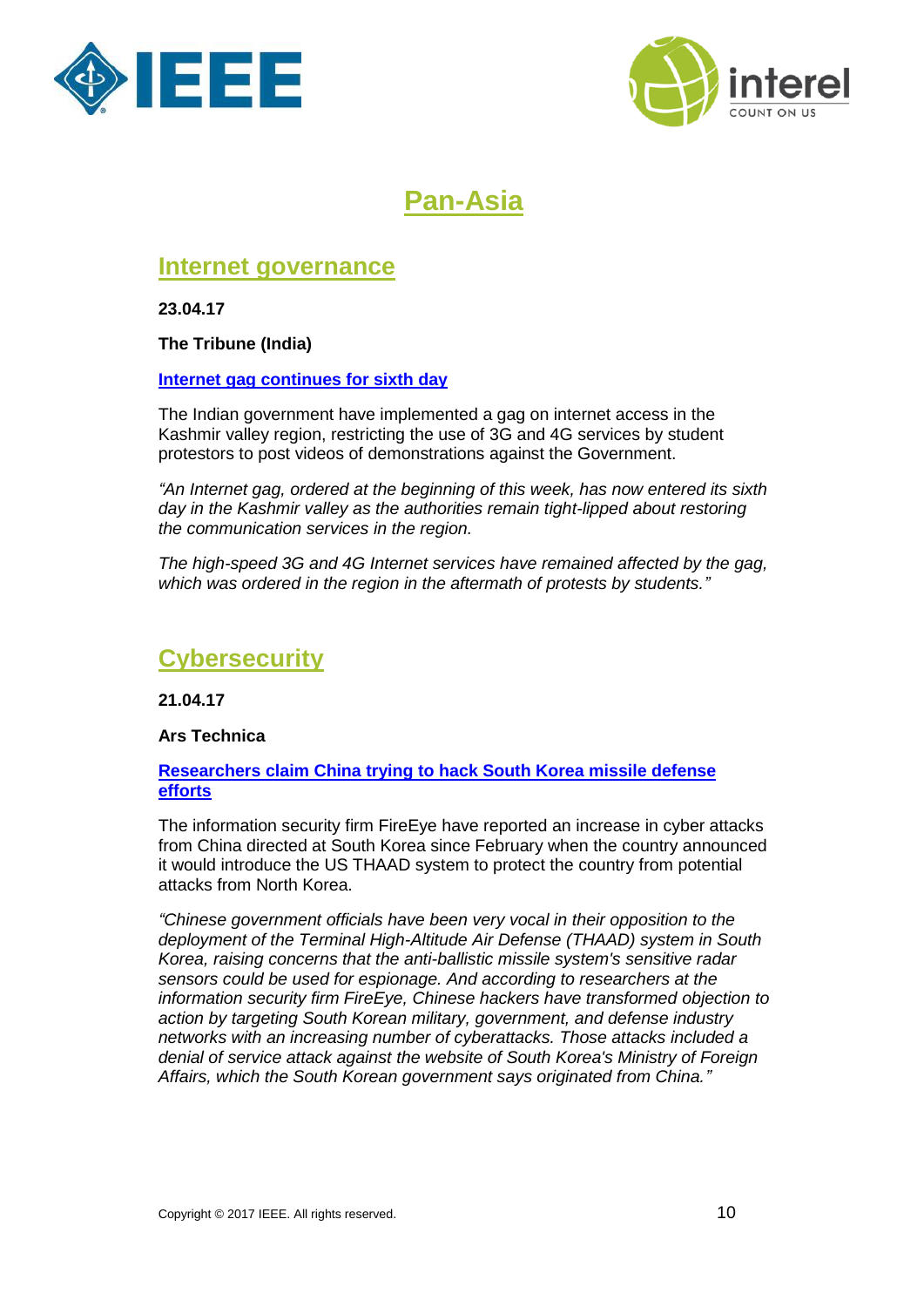



**OpenGov Asia**

#### **[China CERT report highlights rise in cyberthreats associated with IoT](http://www.opengovasia.com/articles/7544-report-by-china-cert-highlights-cybersecurity-risks-associated-with-iot-devices-and-networked-industrial-systems)  [devices and networked industrial systems](http://www.opengovasia.com/articles/7544-report-by-china-cert-highlights-cybersecurity-risks-associated-with-iot-devices-and-networked-industrial-systems)**

China's national CERT team has reported that the country is facing increasing cyber threats from IoT devices and networked industrial systems, based on analysis of incidents in 2016 and before.

*"A report released by the National Computer Network Emergency Response Technical Team/Coordination Center of China (CNCERT) on April 19, summarising the Internet Security situation in 2016, highlighted security risks associated with Internet-of-things [\(IoT\)](http://www.opengovasia.com/articles/7204-exclusive---from-isolated-embedded-systems-to-a-ubiquitous-connected-network-iot-security-challenges) devices and networked industrial systems.*

*The CNCERT report says that as the country's industries adopt and integrate digital technologies into their systems, with progress in the Make in China 20205 initiative, it will create vulnerabilities and bring new cyberthreats."*

#### **24.04.17**

#### **SC Magazine**

#### **[Asian Interpol operation finds nearly 9,000 CnC](https://www.scmagazine.com/asian-interpol-operation-finds-nearly-9000-cnc-servers/article/652508/) servers**

Interpol have reported that it has identified around 8,800 command and control servers in the ASEAN region, as part of an operation to identify cybersecurity threats in Asia. Of the websites compromised the investigation has found that a number of government portals have been affected, potentially leading to the leak of personal data.

*"Investigators from seven Southeast Asian nations collaborated on a joint [Interpol](https://www.scmagazine.com/search/Interpol/) operation that identified approximately 8,800 command-and-control servers in eight countries and nearly 270 compromised websites, including government portals that may have contained personal data on citizens.*

*According to an Interpol [press release,](https://www.interpol.int/News-and-media/News/2017/N2017-051) the exposed threats included malware attacks against banks and other institutions, ransomware, distribute denial of service attacks, and spam campaigns. The operation, which focused specifically on the ASEAN (Association of Southeast Asian Nations) region, also uncovered several phishing website operators, "including one with links to Nigeria, with further investigations into other suspects still ongoing," the press release announced."*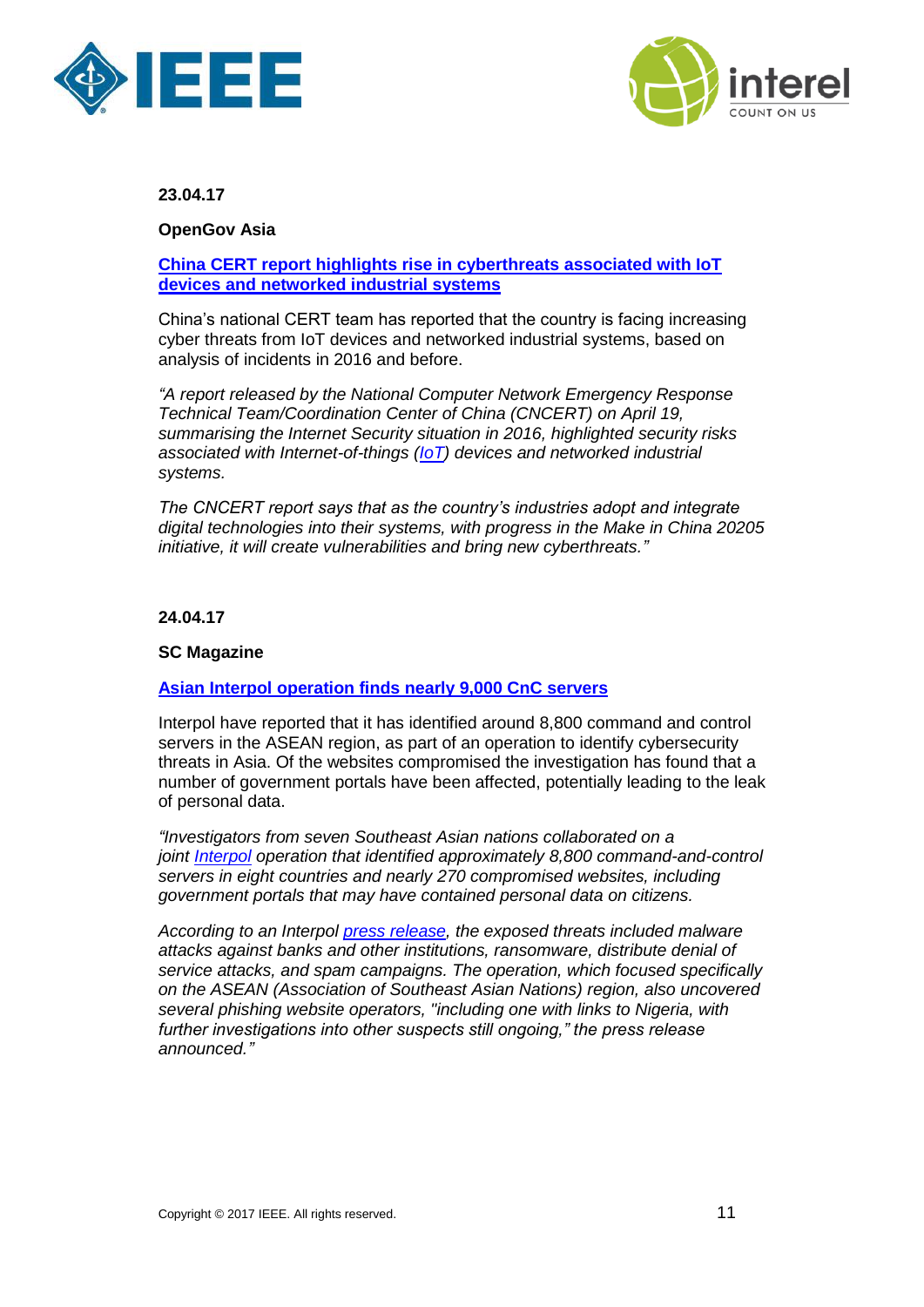



**ZDnet**

#### **[Australia to work with China on cybersecurity](http://www.zdnet.com/article/australia-to-work-with-china-on-cybersecurity/)**

The Chinese Government have agreed to a new cybersecurity partnership with Australia, in which shared norms for digital usage will be adopted to prevent cybercrime and theft between the two countries.

*"The federal government has announced it has agreed to enhanced cybersecurity cooperation with China, following discussions between Prime Minister Malcolm Turnbull, Foreign Minister Julie Bishop, and Secretary of the Chinese Communist Party's Central Commission for Political and Legal Affairs Meng Jianzhu.*

*During the discussions held last week in Sydney, Australia and China agreed that neither country would conduct or support cyber-enabled theft of intellectual property, trade secrets, or confidential business information with the intent of obtaining competitive advantage."*

### <span id="page-11-0"></span>**Privacy**

<span id="page-11-1"></span>*No new items of relevance*

## **Internet Inclusion**

*No new items of relevance*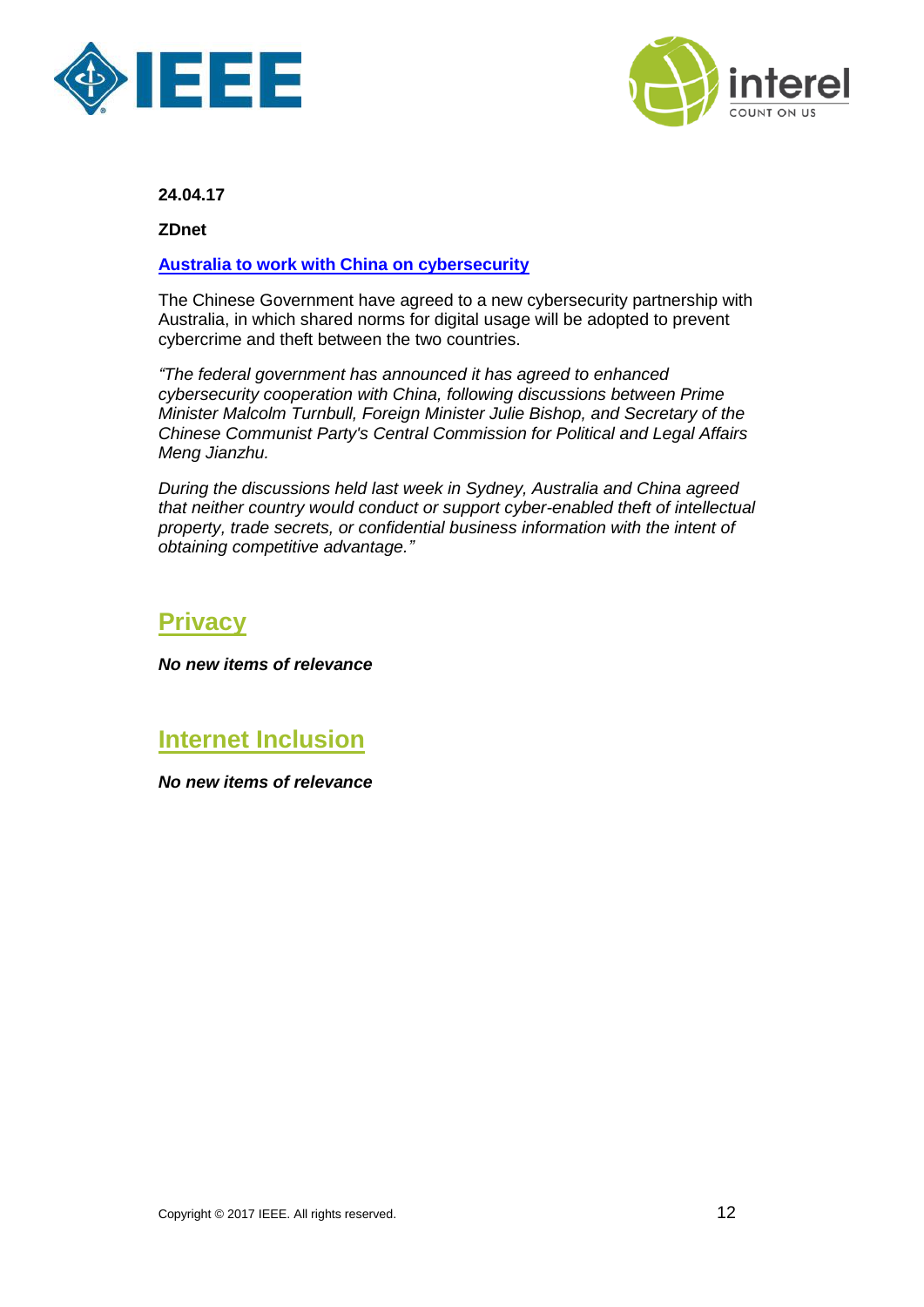



# **Rest of the World**

## <span id="page-12-1"></span><span id="page-12-0"></span>**Internet governance**

*No new items of relevance*

## <span id="page-12-2"></span>**Cybersecurity**

**21.04.17**

**SC Magazine**

**[Kenya set to pass cybercrime bill as east Africa seeks legal harmony](https://www.scmagazine.com/kenya-set-to-pass-cybercrime-bill-as-east-africa-seeks-legal-harmony/article/652326/)**

A further step towards legal harmonisation on cybercrime in East Africa is nearing completion after the Kenyan Government announced its intentions to introduce a new Computer and Cybercrime Bill, that will be expected to pass into law by the end of 2017.

*"The [Kenya](https://www.scmagazineuk.com/search/kenya/) government is set to pass the Computer and Cybercrime Bill into law after its approval by cabinet as east African countries push for regional harmonisation of cyber-crime laws.*

*The bill is set to be tabled in parliament for debate and then go to a vote within the next few weeks. After that, it is expected to be signed by the president before the end of the year."*

#### **24.04.17**

#### **ZDnet**

#### **[Australia to work with China on cybersecurity](http://www.zdnet.com/article/australia-to-work-with-china-on-cybersecurity/)**

The Chinese Government have agreed to a new cybersecurity partnership with Australia, in which shared norms for digital usage will be adopted to prevent cybercrime and theft between the two countries.

*"The federal government has announced it has agreed to enhanced cybersecurity cooperation with China, following discussions between Prime Minister Malcolm Turnbull, Foreign Minister Julie Bishop, and Secretary of the Chinese Communist Party's Central Commission for Political and Legal Affairs Meng Jianzhu.*

*During the discussions held last week in Sydney, Australia and China agreed that neither country would conduct or support cyber-enabled theft of intellectual*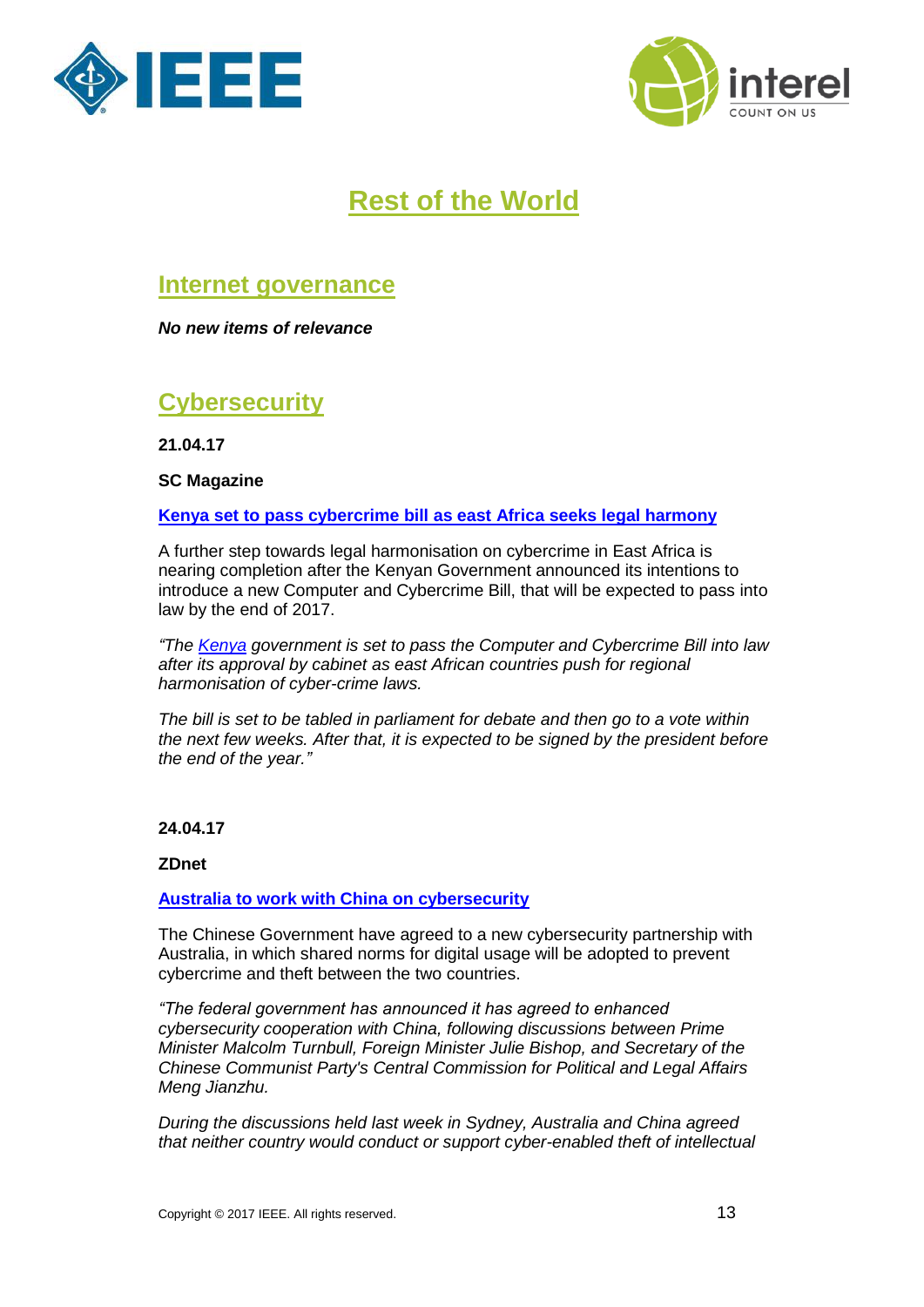



*property, trade secrets, or confidential business information with the intent of obtaining competitive advantage."*

**24.04.17**

**All Africa**

#### **[Rwanda: Parliament Passes Cyber Security Bill](http://allafrica.com/stories/201704240088.html)**

The lower chamber of the Rwandan Parliament have passed a draft law that will establish a National Cyber Security Authority in Rwanda. Last year the draft law was returned to the Parliament for approval after President Paul Kagame asked for further discussion of national security powers in the bill.

*"Members of the Lower Chamber of Parliament have passed the draft law establishing the National Cyber Security Authority (NCSA) and determining its responsibilities, organisation and functioning.*

*The Bill establishing NSCA was initially passed by parliament last October to safeguard private and government information and infrastructure against online crimes and cyber-attacks."*

**26.04.17**

**ZDnet**

#### **[NTT Security finds 86 percent of Australia's attacks come from within](http://www.zdnet.com/article/ntt-security-finds-86-percent-of-australias-attacks-come-from-within/)**

The security firm NTT Security has found in its 2017 Global Threat Intelligence Report that 86% of cyberattacks in Australia originate domestically, with 10% of attacks originating from Australia's allies the USA and Germany.

*"86 percent of the total attacks experienced by Australia during a 12-month period originated from within the country's borders, a report from NTT Security has found.*

*The United States was the source of 9 percent of the total attacks, while Germany accounted for 1 percent."*

### <span id="page-13-0"></span>**Privacy**

*No new items of relevance*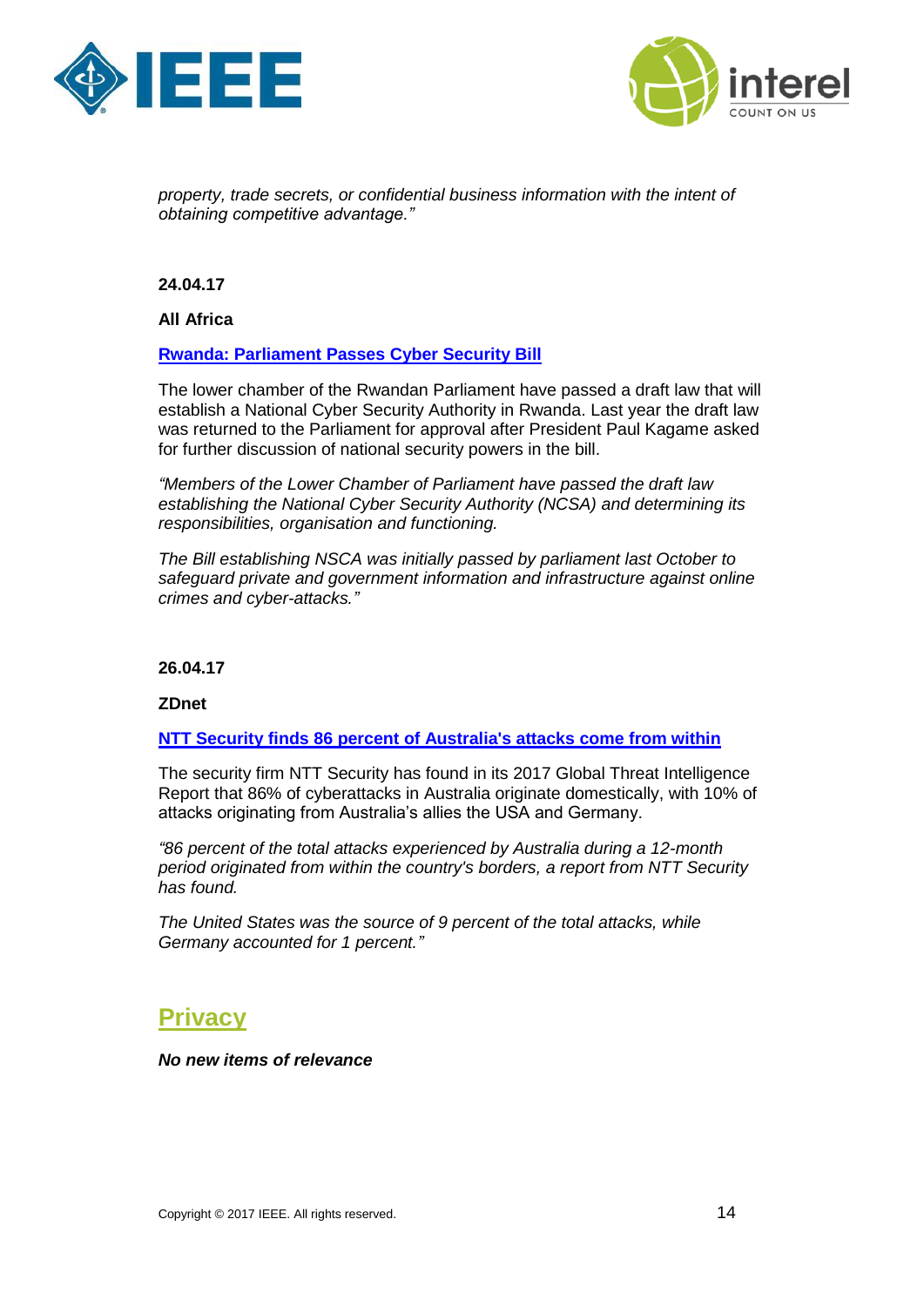



## <span id="page-14-0"></span>**Internet Inclusion**

**25.04.17**

**Newsweek**

#### **[Residents of English-speaking Cameroon have access to Internet resored](http://www.newsweek.com/cameroon-anglophone-internet-587734)  [as Government lifts ban](http://www.newsweek.com/cameroon-anglophone-internet-587734)**

The Government of Cameroon has returned internet access to the Anglophone regions in the South and Northwest of the country. The ban had been imposed in response to anti-government protests, in which the Government alleged social media had been used to spread false information.

*"Residents of Cameroon's English-speaking regions have welcomed the lifting of an internet ban implemented in response to fierce anti-government protests. Authorities [imposed the ban](https://actucameroun.com/2017/01/29/cameroun-libom-li-likeng-dame-de-fer-prive-partie-anglophone-dinternet/) in January, claiming people were using social media to spread false information.*

*Lawyers, teachers and students have led protests in the south- and northwestern provinces of [the country](http://www.newsweek.com/cameroon-anglophone-problem-paul-biya-556151) since October 2016. At the heart of the dispute is [the](http://www.newsweek.com/cameroon-arrests-anglophone-protests-french-language-524375)  [use of French](http://www.newsweek.com/cameroon-arrests-anglophone-protests-french-language-524375) in courts and schools. Elsewhere, the employment of court workers who do not understand British common law also sparked protests."*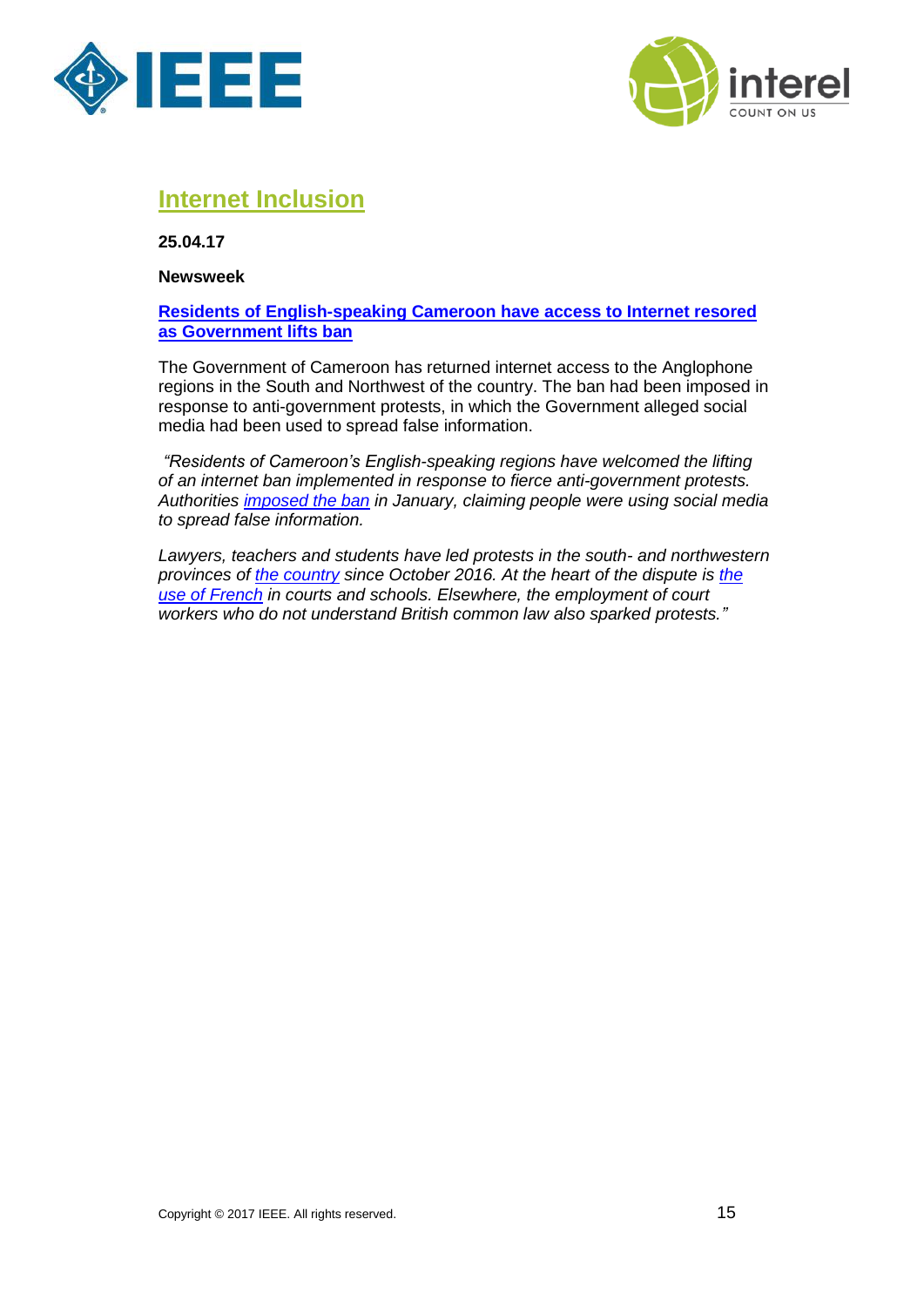



# **Global Institutions**

<span id="page-15-0"></span>**20.04.17**

**ICANN**

**ICANN [Holds First Capacity Development Workshop for](https://www.icann.org/news/announcement-3-2017-04-20-en)  Pacific GAC [Members](https://www.icann.org/news/announcement-3-2017-04-20-en)**

ICANN has announced that at the end of April it will hold a capacity development workshop with members of the Pacific Governmental Advisory Committee for the first time.

*"The Internet Corporation for Assigned Names and Numbers [\(ICANN\)](https://www.icann.org/) in cooperation with the ICANNGovernmental Advisory Committee [\(GAC\)](https://gacweb.icann.org/display/gacweb/Governmental+Advisory+Committee#sectionId=0) Underserved Regions Working Group will hold the first capacity development workshop for Pacific GAC members and representatives from 28 – 29 April 2017 in Nadi, Fiji.*

*The workshop, themed "Harnessing the Potential of the Pacific GAC Representatives for Better Participation in ICANN", will focus on raising awareness and assist in building capacity of Pacific GACrepresentatives and governments on how best to effectively participate and contribute to policy making at ICANN. It is supported by the [Fiji Government's Department of](http://www.communications.gov.fj/)  [Communications.](http://www.communications.gov.fj/)"*

#### **21.04.17**

**ITU**

**[Communiqué: ITU and Argentina sign Host Country Agreement...](http://www.itu.int/en/mediacentre/Pages/2017-CM04.aspx)**

ITU has announced that Argentina has formally agreed to hold the 2017 World Telecommunication Development Conference, set to be held in Buenos Aires in October.

*"The International Telecommunication Union (ITU) and the Government of Argentina have signed a Host Country Agreement to formalize arrangements for the World Telecommunication Development Conference (WTDC-17), to be held 9-20 October 2017 in Buenos Aires, Argentina, following the invitation of the Government of Argentina.*

*The agreement was signed by ITU Secretary-General Houlin Zhao and Mr Héctor Marcelo Cima, Ambassador Extraordinary and Plenipotentiary, on behalf of the Government of Argentina."*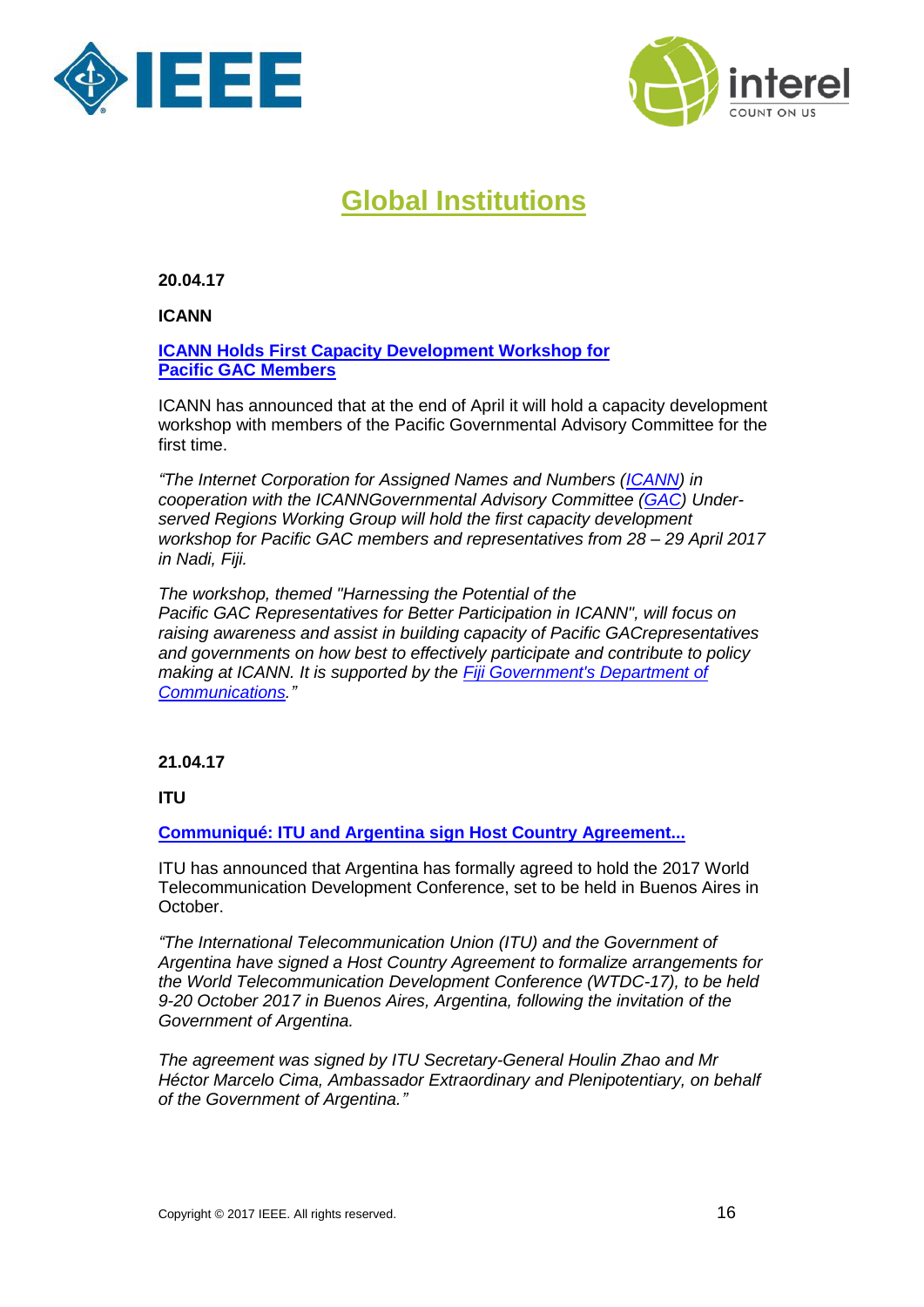



**NATO**

#### **[World's largest cyber defence exercise takes place in Estonia](http://www.nato.int/cps/en/natohq/news_143301.htm?selectedLocale=en)**

NATO members and allies are currently conducting the largest global cyber defence exercise in Estonia. The participants are responding to a scenario in which the miliarty resources of a fictitious country are subjected to a cyber attack.

*"Locked Shields 2017, the largest and most advanced cyber defence exercise in the world, is taking place this week. It is organized by the NATO Cooperative Cyber Defence Centre of Excellence in Tallinn, Estonia.*

*The exercise involves around 800 participants from 25 nations. Participants include security experts who protect national IT systems, policy officers and legal advisors from NATO Allies and Partners. According to the exercise scenario, experts will have to defend the services and networks of a military air base of a fictitious country, against cyber-attacks targeting the base's electric power grid system, drones, military command and control systems and other infrastructure. More than 2500 cyber-attacks will be simulated. While IT experts will train to defend computer networks and handle legal and forensic challenges, policy officers will exercise their decision-making procedures."*